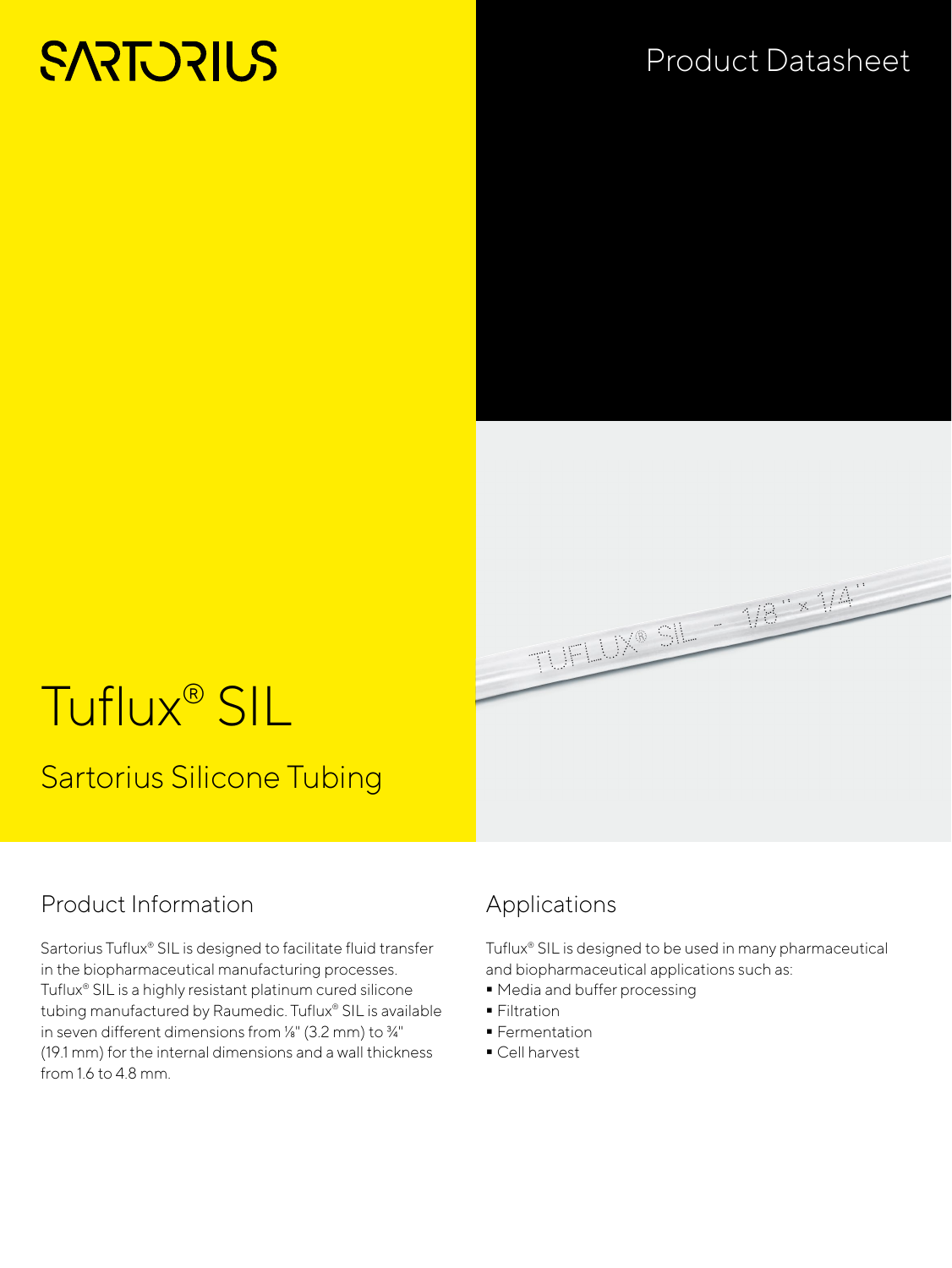### Flexibility

Sartorius silicone tubing Tuflux® SIL is available as nonsterile tubing coils and can also be mounted and sterilized on any Sartorius single-use assembly. Several dimensions are available to match the process requirements in terms of flow rate and to be perfectly adapted to the peristaltic pump for maximum pumping efficiency.

#### Features and Benefits

- Low extractable profile and unique Validation Guide for Tuflux® SIL available: Ease the validation of Tuflux® SIL in a process.
- **Shore hardness A 60: Very good rupture strength in** peristaltic pumps and reduced kink effect.
- Platinum Cured Silicone: Resistant against weak acids and bases and extraordinary heat and cold resistance.
- Translucent: Visual contact with the fluid.
- **Printing of ID and OD dimensions on the tubing:** Facilitates tubing identification.
- Coils wrapped in double PE-bags: Tubing protected and easy to introduce in clean-room.
- "Low-Tack" significantly reduced surface friction: Easier handling with gloves.
- Certificate of Release: Delivered with each order for traceability

# Technical Data

#### Specifications

| Colour                 | Translucent                                                      |
|------------------------|------------------------------------------------------------------|
| Material               | Platinum cured silicone suitable for<br>pumping application      |
| Shore hardness A       | $60 \pm 5$                                                       |
| Temperature range      | From $-60^{\circ}$ C to $+200^{\circ}$ C<br>$(-76°F to + 392°F)$ |
| Tear strength          | > 8.0 MPa                                                        |
| Elongation at break    | > 500%                                                           |
| Compliant              | E.P. 3.1.9. USP <88> Class VI. ADCF                              |
| Printing               | Physiologically inert ink showing<br>tubing dimensions           |
| Sterilization          | Gamma irradiation and autoclave                                  |
| Tubing coils packaging | Primary and secondary PE packaging                               |

### Tubing Coil

Tuflux® SIL is available from stock as non-sterile tubing coil packaged in a double PE bag. The length of a coil is depends on the tubing dimensions and varies between 15 m to 100 m.

Tuflux® SIL is compatible with gamma sterilization and autoclave. The shelf life is five years.

#### Integration

- All Tuflux<sup>®</sup> SIL tubing dimensions can be integrated into any Sartorius assembly.
- Tuflux<sup>®</sup> SIL could be pre-assembled to bags, filters and then gamma sterilized to offer a ready-to-use solution.
- Tuflux<sup>®</sup> SIL can also be assembled on tubing and filtration sets without gamma sterilisation to offer ready-toautoclave solutions to end users when autoclaving is required in the process.

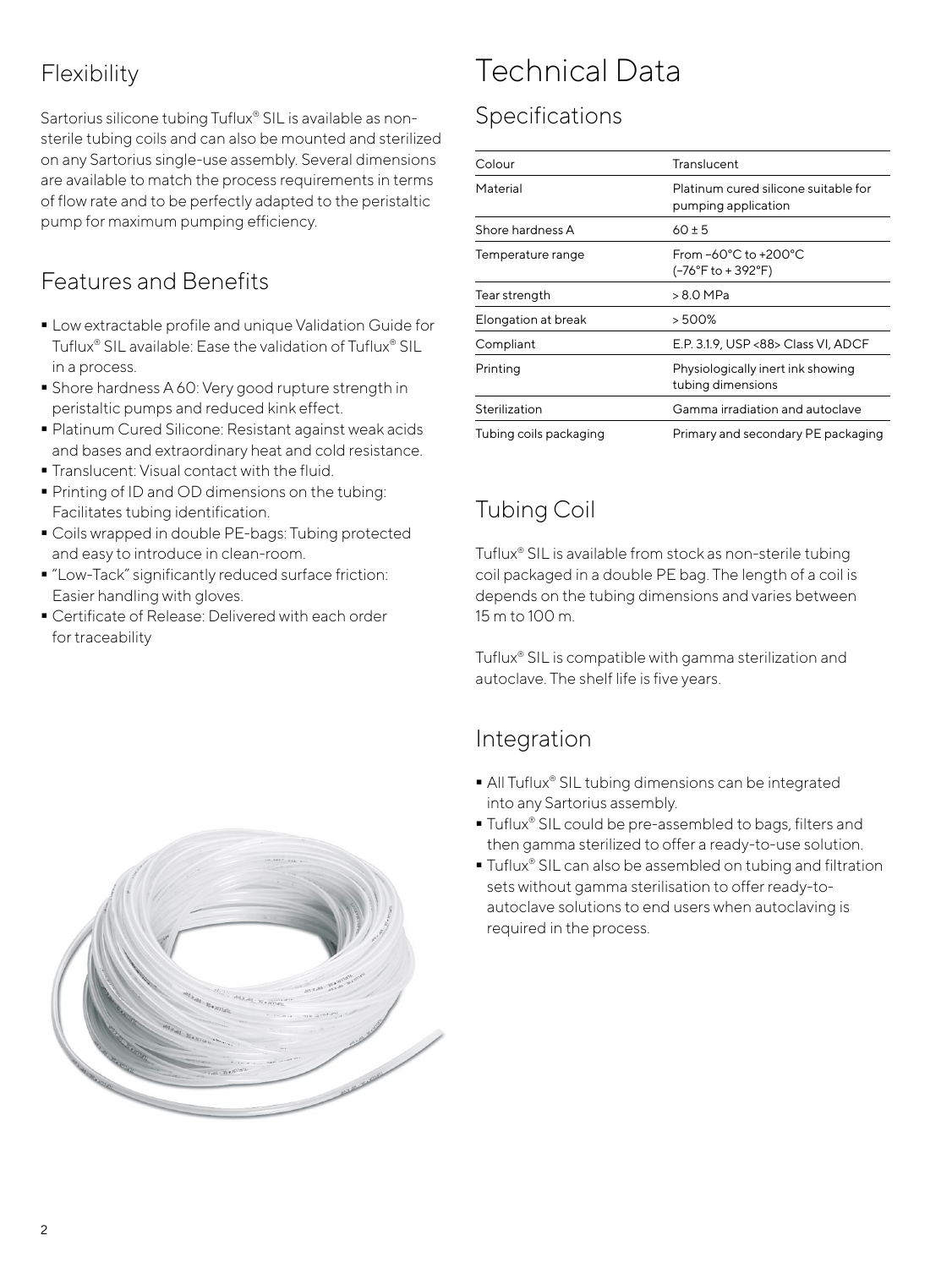#### Security of Supply

Sartorius has established multiple manufacturing sites with consistent industrial processes for its fully integrated disposable assemblies. The expertise of designing single-use solutions based on collaborative supplier management and customer demand planning ensures a state-of-the-art and robust supply chain that can cope with strong market growth.

#### Quality Assurance

Sartorius Quality Systems for Single-Use Products is compliant with ISO 9001 : 2008. Design, manufacture and sterilization processes are conducted under conditions that mirror biopharmaceutical operations and meet cGMP requirements.

#### Available From Stock

Tuflux® SIL coils are available from stock.

#### Validation

Tuflux® SIL has been extensively qualified in collaboration with Raumedic applying the most stringent tests. Biological, chemical and physical tests combined with extensive extractable testing provide users of Tuflux® SIL a silicone tubing with data representing a variety of processing conditions covering a lot of applications.

When tubing is mounted on a product, a full compliance with ISO11137 allows for a validated claim of sterility by gamma irradiation on all Sartorius single-use products with a sterility assurance level of  $10<sup>3</sup>$  over the shelf life.

Tuflux® SIL is tested for compliance to:

- E.P. 3.1.9
- USP <88>: Class VI Implant test, systemic toxicity tests and intracutaneous tests
- Cytotoxicity according to ISO 10993-5
- Haemolysis test according to ISO 10993-4
- USP <381>: Test for elastomeric closures for injections
- USP <661>: Tests for plastic
- FDA 21 CFR 177.2600
- Animal Derived Component Free
- REACH

Details on methodologies and equipment used as well as further tests performed are detailed in the Validation Guide.

| Part Number | Description                                                          | $ID \times OD$<br>Dimensions [mm] | <b>Wall Thickness</b><br>$\lceil mm \rceil$ | <b>Tubing Coil Length</b><br>[m] | Minimum Order<br>Quantity |
|-------------|----------------------------------------------------------------------|-----------------------------------|---------------------------------------------|----------------------------------|---------------------------|
| FSA117425   | Tuflux <sup>®</sup> SIL $\frac{1}{8}$ " × $\frac{1}{4}$ "            | $3.2 \times 6.4$                  | 1.6                                         | 100                              | 1 coil                    |
| FSA117426   | Tuflux® SIL $\frac{1}{4}$ " × $\frac{3}{8}$ "                        | $6.4 \times 9.5$                  | 1.6                                         | 50                               | 1 coil                    |
| FSA117427   | Tuflux <sup>®</sup> SIL $\frac{1}{4}$ " × $\frac{7}{16}$ "           | $6.4 \times 11.1$                 | 2.4                                         | 50                               | 1 coil                    |
| FSA117428   | Tuflux® SIL $\frac{3}{8}$ " × $\frac{5}{8}$ "                        | $9.5 \times 15.9$                 | 3.2                                         | 25                               | 1 coil                    |
| FSA117429   | Tuflux <sup>®</sup> SIL 1/ <sub>2</sub> " $\times$ 3/ <sub>4</sub> " | $12.7 \times 19.1$                | 3.2                                         | 20                               | 1 coil                    |
| FSA117430   | Tuflux <sup>®</sup> SIL $\frac{3}{4}$ " × 1"                         | $19.1 \times 25.4$                | 3.2                                         | 15                               | 1 coil                    |
| FSA117431   | Tuflux <sup>®</sup> SIL $\frac{3}{4}$ " × 1 $\frac{1}{8}$ "          | $19.1 \times 28.6$                | 4.8                                         | 15                               | 1 coil                    |

## Order Information

| Part Number | Description                                                | $ID \times OD$<br>Dimensions [inch] | <b>Wall Thickness</b><br>[inch] | <b>Tubing Coil Length</b><br>[ft] | Minimum Order<br>Quantity |
|-------------|------------------------------------------------------------|-------------------------------------|---------------------------------|-----------------------------------|---------------------------|
| FSA117425   | Tuflux® SIL $\frac{1}{8}$ " × $\frac{1}{4}$ "              | $\frac{1}{8}$ " × $\frac{1}{4}$ "   | 0.06                            | 328                               | 1 coil                    |
| FSA117426   | Tuflux <sup>®</sup> SIL $\frac{1}{4}$ " × $\frac{3}{8}$ "  | $\frac{1}{4}$ " × $\frac{3}{8}$ "   | 0.06                            | 164                               | 1 coil                    |
| FSA117427   | Tuflux <sup>®</sup> SIL $\frac{1}{4}$ " × $\frac{7}{16}$ " | $\frac{1}{4}$ × $\frac{7}{16}$ "    | 0.09                            | 164                               | 1 coil                    |
| FSA117428   | Tuflux® SIL $\frac{1}{8}$ " × $\frac{5}{8}$ "              | $\frac{3}{8}$ " × $\frac{5}{8}$ "   | 0.13                            | 82                                | 1 coil                    |
| FSA117429   | Tuflux <sup>®</sup> SIL 1/ <sub>2</sub> " $\times$ 3/4"    | $\frac{1}{2}$ " × $\frac{3}{4}$ "   | 0.13                            | 66                                | 1 coil                    |
| FSA117430   | Tuflux <sup>®</sup> SIL $\frac{3}{4}$ " × 1"               | $\frac{3}{4}$ " x 1"                | 0.13                            | 49                                | 1 coil                    |
| FSA117431   | Tuflux® SIL $\frac{3}{4}$ " × 1 1/8"                       | $\frac{3}{4}$ " x 1 $\frac{1}{8}$ " | 0.19                            | 49                                | 1 coil                    |